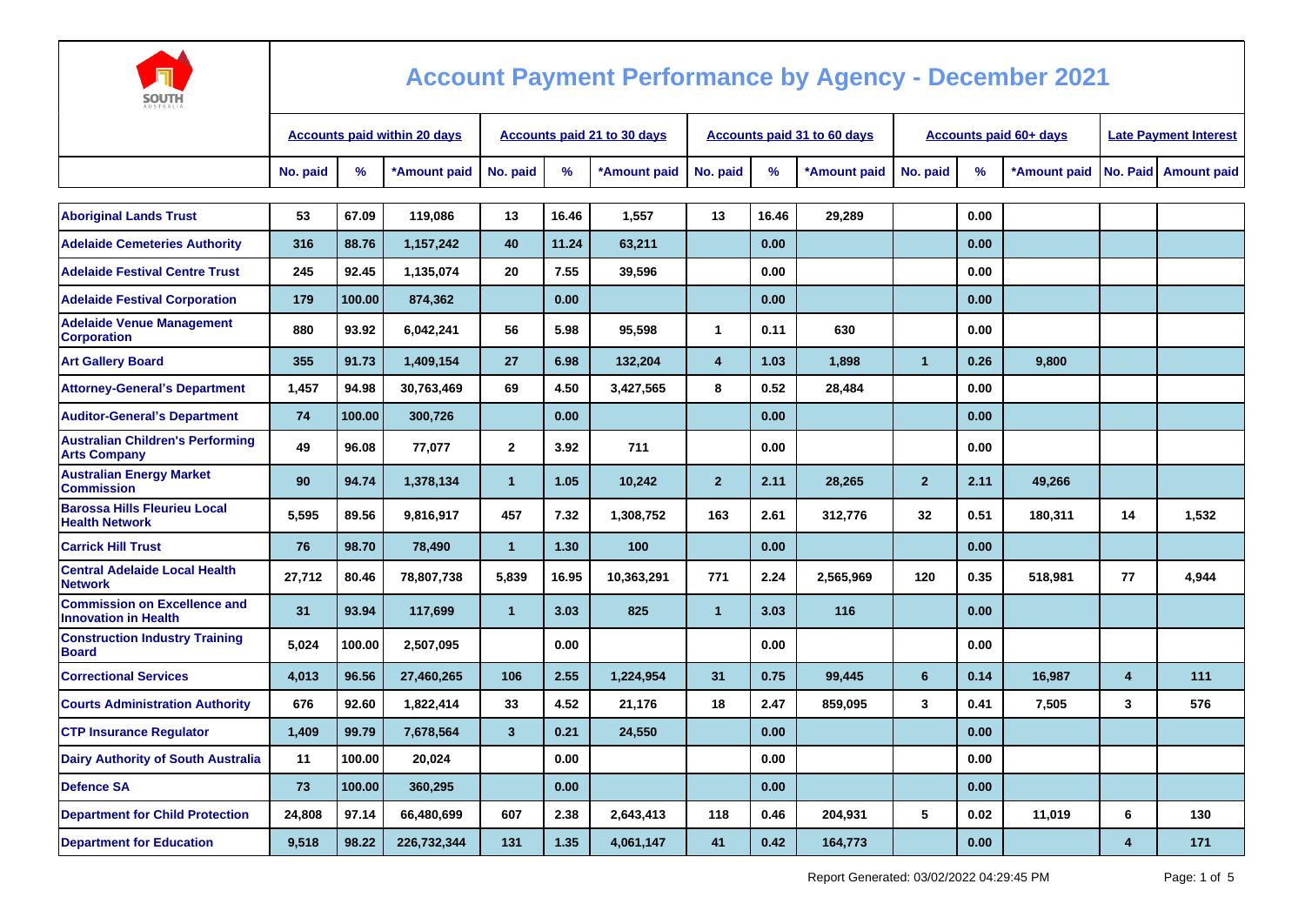

| AUSTRALIA                                                                           |                                     |        |              |                                    |      |              |              |      |                                    |                |                               |                              |                |                    |
|-------------------------------------------------------------------------------------|-------------------------------------|--------|--------------|------------------------------------|------|--------------|--------------|------|------------------------------------|----------------|-------------------------------|------------------------------|----------------|--------------------|
|                                                                                     | <b>Accounts paid within 20 days</b> |        |              | <b>Accounts paid 21 to 30 days</b> |      |              |              |      | <b>Accounts paid 31 to 60 days</b> |                | <b>Accounts paid 60+ days</b> | <b>Late Payment Interest</b> |                |                    |
|                                                                                     | No. paid                            | $\%$   | *Amount paid | No. paid                           | %    | *Amount paid | No. paid     | %    | *Amount paid                       | No. paid       | %                             | *Amount paid                 | No. Paid       | <b>Amount paid</b> |
| <b>Department for Energy and Mining</b>                                             | 422                                 | 97.24  | 31.741.386   | 8                                  | 1.84 | 336,335      | 4            | 0.92 | 398,657                            |                | 0.00                          |                              |                |                    |
| <b>Department for Environment and</b><br><b>Water</b>                               | 2,205                               | 92.18  | 14,319,785   | 126                                | 5.27 | 1,470,253    | 30           | 1.25 | 176,529                            | 31             | 1.30                          | 119,321                      |                |                    |
| <b>Department for Health and</b><br>Wellbeing                                       | 7,380                               | 85.65  | 62,523,059   | 614                                | 7.13 | 11,447,173   | 538          | 6.24 | 3,347,268                          | 84             | 0.97                          | 743,317                      | 76             | 6,449              |
| Department for Infrastructure and<br><b>Transport</b>                               | 93.922                              | 97.48  | 415,024,220  | 1,258                              | 1.31 | 8,053,275    | 956          | 0.99 | 3,794,620                          | 213            | 0.22                          | 239,098                      | 12             | 675                |
| <b>Department for Innovation and</b><br><b>Skills</b>                               | 838                                 | 97.67  | 53.740.024   | 16                                 | 1.86 | 135,718      | 4            | 0.47 | 46.090                             |                | 0.00                          |                              |                |                    |
| <b>Department for Trade and</b><br><b>Investment</b>                                | 207                                 | 94.95  | 1,515,269    | 8                                  | 3.67 | 13,636       | $\mathbf{3}$ | 1.38 | 2,299,070                          |                | 0.00                          |                              |                |                    |
| <b>Department of Human Services</b>                                                 | 6,589                               | 93.14  | 201,597,745  | 452                                | 6.39 | 852,584      | 29           | 0.41 | 848,573                            | 4              | 0.06                          | 231,379                      | 1              | 15                 |
| <b>Department of Primary Industries</b><br>and Regions SA                           | 1,982                               | 94.65  | 11,590,685   | 86                                 | 4.11 | 1,781,481    | 25           | 1.19 | 2,250,676                          | $\mathbf{1}$   | 0.05                          | 14,067                       | 4              | 165                |
| <b>Department of Treasury and</b><br><b>Finance</b>                                 | 1,301                               | 95.80  | 5,999,115    | 45                                 | 3.31 | 600,697      | 9            | 0.66 | 15,678                             | 3              | 0.22                          | 38,021                       | $\overline{2}$ | 225                |
| <b>Distribution Lessor Corporation</b>                                              |                                     |        |              |                                    |      |              |              |      |                                    |                |                               |                              |                |                    |
| <b>Education &amp; Early Childhood</b><br><b>Registration &amp; Standards Board</b> | 26                                  | 100.00 | 41,908       |                                    | 0.00 |              |              | 0.00 |                                    |                | 0.00                          |                              |                |                    |
| <b>Electoral Commission SA</b>                                                      | 162                                 | 99.39  | 1,473,640    | $\mathbf{1}$                       | 0.61 | 776          |              | 0.00 |                                    |                | 0.00                          |                              |                |                    |
| <b>Environment Protection Authority</b>                                             | 167                                 | 97.09  | 717,452      | 5                                  | 2.91 | 11,948       |              | 0.00 |                                    |                | 0.00                          |                              |                |                    |
| <b>Essential Services Commission</b>                                                | 40                                  | 100.00 | 210,739      |                                    | 0.00 |              |              | 0.00 |                                    |                | 0.00                          |                              |                |                    |
| <b>Eyre and Far North Local Health</b><br><b>Network</b>                            | 2,575                               | 90.22  | 3,925,732    | 208                                | 7.29 | 168,910      | 60           | 2.10 | 33,058                             | 11             | 0.39                          | 5,050                        | 3              | 48                 |
| <b>Flinders and Upper North Local</b><br><b>Health Network</b>                      | 1,857                               | 95.08  | 4,658,745    | 67                                 | 3.43 | 276,510      | 23           | 1.18 | 11,892                             | $6\phantom{1}$ | 0.31                          | 3,336                        | $\mathbf{1}$   | 28                 |
| <b>Generation Lessor Corporation</b>                                                | $\mathbf{1}$                        | 100.00 | 107,636      |                                    | 0.00 |              |              | 0.00 |                                    |                | 0.00                          |                              |                |                    |
| <b>Green Industries SA</b>                                                          | 88                                  | 97.78  | 7.609.081    | $\mathbf{1}$                       | 1.11 | 4,730        |              | 0.00 |                                    | $\overline{1}$ | 1.11                          | 3,172                        |                |                    |
| <b>History Trust of South Australia</b>                                             | 203                                 | 98.54  | 403,606      |                                    | 0.00 |              | 3            | 1.46 | 5,496                              |                | 0.00                          |                              |                |                    |
| <b>HomeStart Finance</b>                                                            | 266                                 | 96.73  | 1,407,013    | 9                                  | 3.27 | 14,066       |              | 0.00 |                                    |                | 0.00                          |                              |                |                    |
| <b>Infrastructure South Australia</b>                                               | 30                                  | 96.77  | 513,936      | 1                                  | 3.23 | 12,705       |              | 0.00 |                                    |                | 0.00                          |                              |                |                    |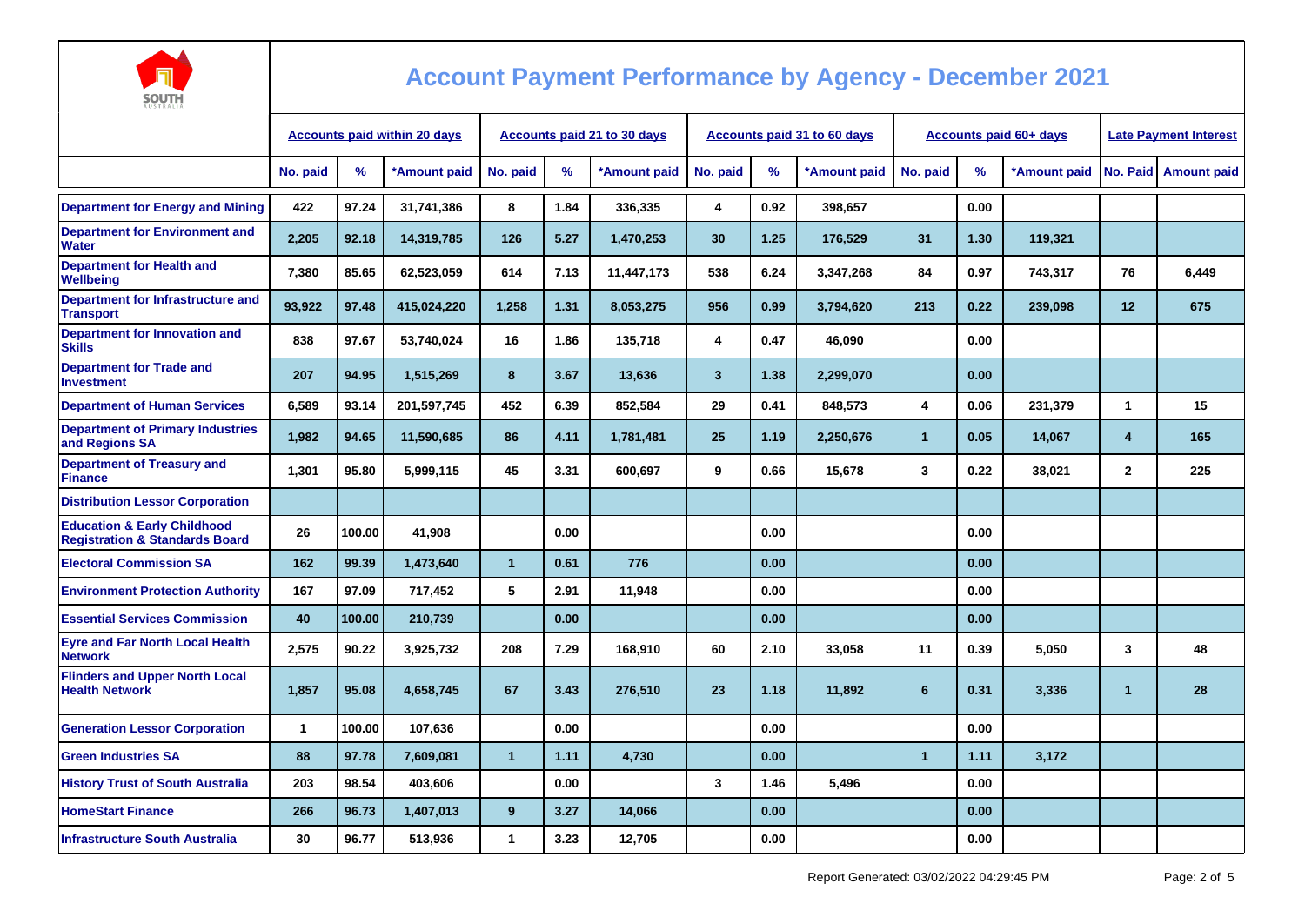

| AUSTRALIA                                                                |                                     |        |                                    |                |       |              |                |                                    |              |                               |                              |              |                |                      |
|--------------------------------------------------------------------------|-------------------------------------|--------|------------------------------------|----------------|-------|--------------|----------------|------------------------------------|--------------|-------------------------------|------------------------------|--------------|----------------|----------------------|
|                                                                          | <b>Accounts paid within 20 days</b> |        | <b>Accounts paid 21 to 30 days</b> |                |       |              |                | <b>Accounts paid 31 to 60 days</b> |              | <b>Accounts paid 60+ days</b> | <b>Late Payment Interest</b> |              |                |                      |
|                                                                          | No. paid                            | %      | *Amount paid                       | No. paid       | $\%$  | *Amount paid | No. paid       | $\frac{9}{6}$                      | *Amount paid | No. paid                      | $\%$                         | *Amount paid |                | No. Paid Amount paid |
| <b>Legal Services Commission</b>                                         | 3,859                               | 99.02  | 3,335,642                          | 24             | 0.62  | 21,233       | 12             | 0.31                               | 122,768      | $\overline{2}$                | 0.05                         | 1,172        |                |                      |
| <b>Libraries Board of South Australia</b>                                | 183                                 | 98.39  | 1,359,762                          | 3              | 1.61  | 2,541        |                | 0.00                               |              |                               | 0.00                         |              |                |                      |
| <b>Lifetime Support Authority</b>                                        | 998                                 | 57.79  | 2,341,057                          | 661            | 38.27 | 373,892      | 60             | 3.47                               | 28,042       | 8                             | 0.46                         | 1,405        |                |                      |
| <b>Limestone Coast Local Health</b><br><b>Network</b>                    | 2,594                               | 91.89  | 4,999,919                          | 190            | 6.73  | 161,680      | 35             | 1.24                               | 119,823      | 4                             | 0.14                         | 2,778        | 3              | 60                   |
| <b>Local Government Finance</b><br><b>Authority</b>                      | 29                                  | 100.00 | 121,563                            |                | 0.00  |              |                | 0.00                               |              |                               | 0.00                         |              |                |                      |
| <b>Motor Accident Commission</b>                                         | 4                                   | 100.00 | 718                                |                | 0.00  |              |                | 0.00                               |              |                               | 0.00                         |              |                |                      |
| <b>Museum Board</b>                                                      | 213                                 | 98.16  | 804,320                            | 4              | 1.84  | 25,444       |                | 0.00                               |              |                               | 0.00                         |              |                |                      |
| <b>Northern Adelaide Local Health</b><br><b>Network</b>                  | 5,761                               | 91.08  | 14,352,147                         | 271            | 4.28  | 2,513,102    | 249            | 3.94                               | 1,284,121    | 44                            | 0.70                         | 825,529      | 50             | 7,635                |
| <b>Office for Recreation, Sport and</b><br>Racing                        | 547                                 | 99.82  | 19,432,064                         | $\mathbf{1}$   | 0.18  | 2,000        |                | 0.00                               |              |                               | 0.00                         |              |                |                      |
| <b>Office of the Commissioner for</b><br><b>Public Sector Employment</b> | 139                                 | 97.89  | 499,541                            | $\mathbf{1}$   | 0.70  | 2,687        | $\mathbf{1}$   | 0.70                               | 22,000       | $\mathbf{1}$                  | 0.70                         | 45,000       |                |                      |
| <b>Premier and Cabinet</b>                                               | 1,254                               | 98.20  | 19,445,819                         | 15             | 1.17  | 503,239      | $\overline{7}$ | 0.55                               | 1,930,762    | $\overline{1}$                | 0.08                         | 23,292       | $\overline{2}$ | 331                  |
| <b>Public Trustee</b>                                                    | 117                                 | 92.86  | 2,239,418                          | 4              | 3.17  | 22,234       | 4              | 3.17                               | 33,784       | $\mathbf{1}$                  | 0.79                         | 952          | $\mathbf{2}$   | 37                   |
| <b>ReturnToWorkSA</b>                                                    | 221                                 | 96.09  | 4,287,693                          | 9              | 3.91  | 911,875      |                | 0.00                               |              |                               | 0.00                         |              |                |                      |
| <b>Riverland Mallee Coorong Local</b><br><b>Health Network</b>           | 3,540                               | 96.17  | 4,197,446                          | 115            | 3.12  | 115,466      | 22             | 0.60                               | 67,713       | 4                             | 0.11                         | 6,751        | $\mathbf{2}$   | 51                   |
| <b>SA Ambulance Service</b>                                              | 3.384                               | 95.49  | 6,269,880                          | 101            | 2.85  | 249,518      | 55             | 1.55                               | 170,195      | $\overline{\mathbf{4}}$       | 0.11                         | 12,001       | 9              | 545                  |
| <b>SA Country Fire Service</b>                                           | 2,231                               | 96.79  | 6,801,980                          | 54             | 2.34  | 195,535      | 19             | 0.82                               | 90,236       | $\mathbf{1}$                  | 0.04                         | 1,074        |                |                      |
| <b>SACE Board of South Australia</b>                                     | 158                                 | 96.93  | 320,107                            | $\overline{2}$ | 1.23  | 5,233        | $\mathbf{3}$   | 1.84                               | 998          |                               | 0.00                         |              |                |                      |
| <b>South Australia Police</b>                                            | 5,051                               | 90.71  | 25,946,735                         | 435            | 7.81  | 1,263,009    | 70             | 1.26                               | 540,718      | 12 <sup>2</sup>               | 0.22                         | 30,155       | 21             | 656                  |
| <b>South Australian Country Arts</b><br><b>Trust</b>                     | 312                                 | 92.58  | 987,800                            | 23             | 6.82  | 11,917       | $\overline{2}$ | 0.59                               | 1,307        |                               | 0.00                         |              |                |                      |
| <b>South Australian Film Corporation</b>                                 | 64                                  | 91.43  | 1,006,126                          | 3              | 4.29  | 1,591        | 3              | 4.29                               | 2,291        |                               | 0.00                         |              |                |                      |
| <b>South Australian Fire and</b><br><b>Emergency Service Commission</b>  | 147                                 | 94.84  | 1,374,397                          | 6              | 3.87  | 38,751       | $\overline{2}$ | 1.29                               | 237,755      |                               | 0.00                         |              |                |                      |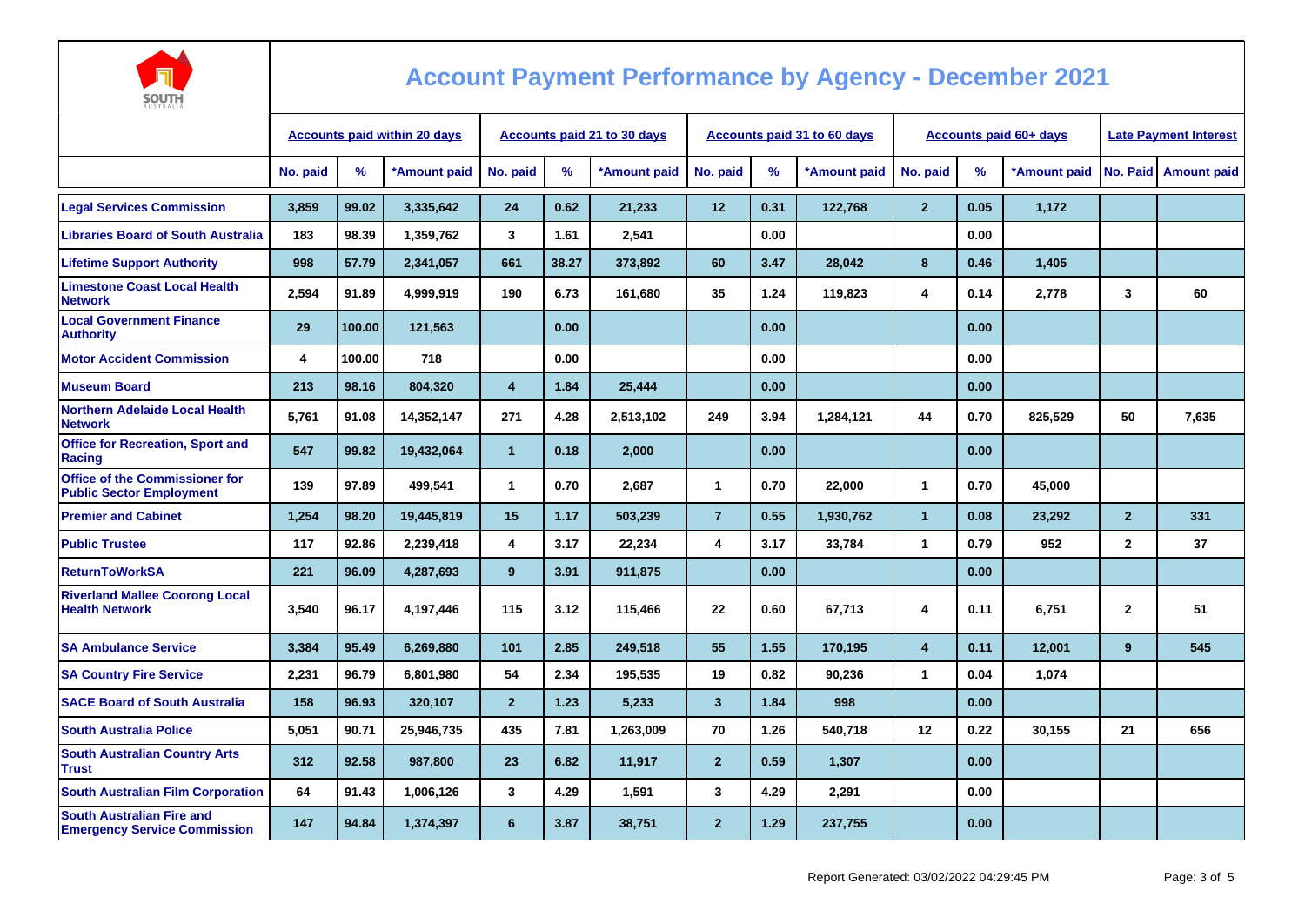

| <b>AUSTRALIA</b>                                                                          |                                     |        |              |                             |       |              |                |      |                             |                               |      |              |                              |                      |
|-------------------------------------------------------------------------------------------|-------------------------------------|--------|--------------|-----------------------------|-------|--------------|----------------|------|-----------------------------|-------------------------------|------|--------------|------------------------------|----------------------|
|                                                                                           | <b>Accounts paid within 20 days</b> |        |              | Accounts paid 21 to 30 days |       |              |                |      | Accounts paid 31 to 60 days | <b>Accounts paid 60+ days</b> |      |              | <b>Late Payment Interest</b> |                      |
|                                                                                           | No. paid                            | %      | *Amount paid | No. paid                    | %     | *Amount paid | No. paid       | %    | *Amount paid                | No. paid                      | %    | *Amount paid |                              | No. Paid Amount paid |
| <b>South Australian Forestry</b><br><b>Corporation</b>                                    | 244                                 | 97.60  | 1,862,754    | 5                           | 2.00  | 21,769       | $\mathbf{1}$   | 0.40 | 159                         |                               | 0.00 |              |                              |                      |
| <b>South Australian Government</b><br><b>Financing Authority</b>                          | 425                                 | 82.21  | 37,797,645   | 90                          | 17.41 | 21,716,858   | $\overline{2}$ | 0.39 | 77,716                      |                               | 0.00 |              | $\overline{1}$               | 48                   |
| <b>South Australian Housing Trust</b>                                                     | 17,672                              | 98.43  | 55,136,571   | 267                         | 1.49  | 579,068      | 11             | 0.06 | 6,273                       | 4                             | 0.02 | 1,549        |                              |                      |
| <b>South Australian Metropolitan Fire</b><br><b>Service</b>                               | 734                                 | 89.19  | 3,121,043    | 53                          | 6.44  | 449,129      | 31             | 3.77 | 62,927                      | 5 <sup>5</sup>                | 0.61 | 24,133       |                              |                      |
| <b>South Australian Productivity</b><br><b>Commission</b>                                 | 9                                   | 100.00 | 286          |                             | 0.00  |              |                | 0.00 |                             |                               | 0.00 |              |                              |                      |
| <b>South Australian Skills</b><br><b>Commission</b>                                       | 6                                   | 100.00 | 12,267       |                             | 0.00  |              |                | 0.00 |                             |                               | 0.00 |              |                              |                      |
| <b>South Australian State Emergency</b><br><b>Service</b>                                 | 460                                 | 95.63  | 1,138,989    | 19                          | 3.95  | 469,554      | $\mathbf{2}$   | 0.42 | 2,172                       |                               | 0.00 |              |                              |                      |
| <b>South Australian Tourism</b><br><b>Commission</b>                                      | 420                                 | 99.53  | 6,742,673    | $\overline{2}$              | 0.47  | 10,657       |                | 0.00 |                             |                               | 0.00 |              |                              |                      |
| <b>South Australian Water</b><br><b>Corporation</b>                                       | 3,943                               | 94.11  | 95,724,598   | 229                         | 5.47  | 1,572,551    | 13             | 0.31 | 226,979                     | 5                             | 0.12 | 7,338        | 4                            | 78                   |
| <b>Southern Adelaide Local Health</b><br><b>Network</b>                                   | 6,832                               | 89.60  | 15,968,425   | 476                         | 6.24  | 6,601,280    | 266            | 3.49 | 890,784                     | 51                            | 0.67 | 98,203       | 24                           | 977                  |
| <b>State Governor's Establishment</b>                                                     | 88                                  | 100.00 | 215,446      |                             | 0.00  |              |                | 0.00 |                             |                               | 0.00 |              |                              |                      |
| <b>State Opera of South Australia</b>                                                     | 138                                 | 95.17  | 303,331      | $\overline{1}$              | 0.69  | 3,043        | 6              | 4.14 | 2,459                       |                               | 0.00 |              |                              |                      |
| <b>State Theatre Company of South</b><br><b>Australia</b>                                 | 173                                 | 96.65  | 547,291      | $\overline{\mathbf{4}}$     | 2.23  | 3,901        | $\mathbf{1}$   | 0.56 | 3,811                       | 1                             | 0.56 | 1,760        |                              |                      |
| <b>Study Adelaide</b>                                                                     | 87                                  | 95.60  | 227,022      | $\mathbf{3}$                | 3.30  | 3,347        | $\mathbf 1$    | 1.10 | 990                         |                               | 0.00 |              |                              |                      |
| <b>Superannuation Funds</b><br><b>Management Corporation of South</b><br><b>Australia</b> | 123                                 | 94.62  | 7,938,737    | $\overline{7}$              | 5.38  | 25,058       |                | 0.00 |                             |                               | 0.00 |              |                              |                      |
| <b>TAFESA</b>                                                                             | 1,803                               | 93.18  | 5,186,928    | 93                          | 4.81  | 289,499      | 30             | 1.55 | 68,365                      | 9                             | 0.47 | 562          | $\overline{2}$               | 98                   |
| <b>Teachers' Registration Board</b>                                                       | 79                                  | 98.75  | 330,344      |                             | 0.00  |              | $\mathbf{1}$   | 1.25 | 207                         |                               | 0.00 |              |                              |                      |
| <b>Transmission Lessor Corporation</b>                                                    |                                     |        |              |                             |       |              |                |      |                             |                               |      |              |                              |                      |
| <b>Urban Renewal Authority</b>                                                            | 714                                 | 99.30  | 9,201,141    | 5                           | 0.70  | 20,917       |                | 0.00 |                             |                               | 0.00 |              |                              |                      |
| <b>Wellbeing SA</b>                                                                       | 177                                 | 93.65  | 5,923,366    | 9                           | 4.76  | 65,147       | $\mathbf{3}$   | 1.59 | 8,347                       |                               | 0.00 |              |                              |                      |
| <b>West Beach Trust</b>                                                                   | 607                                 | 96.04  | 1,629,786    | 19                          | 3.01  | 10,201       | 6              | 0.95 | 3,586                       |                               | 0.00 |              |                              |                      |